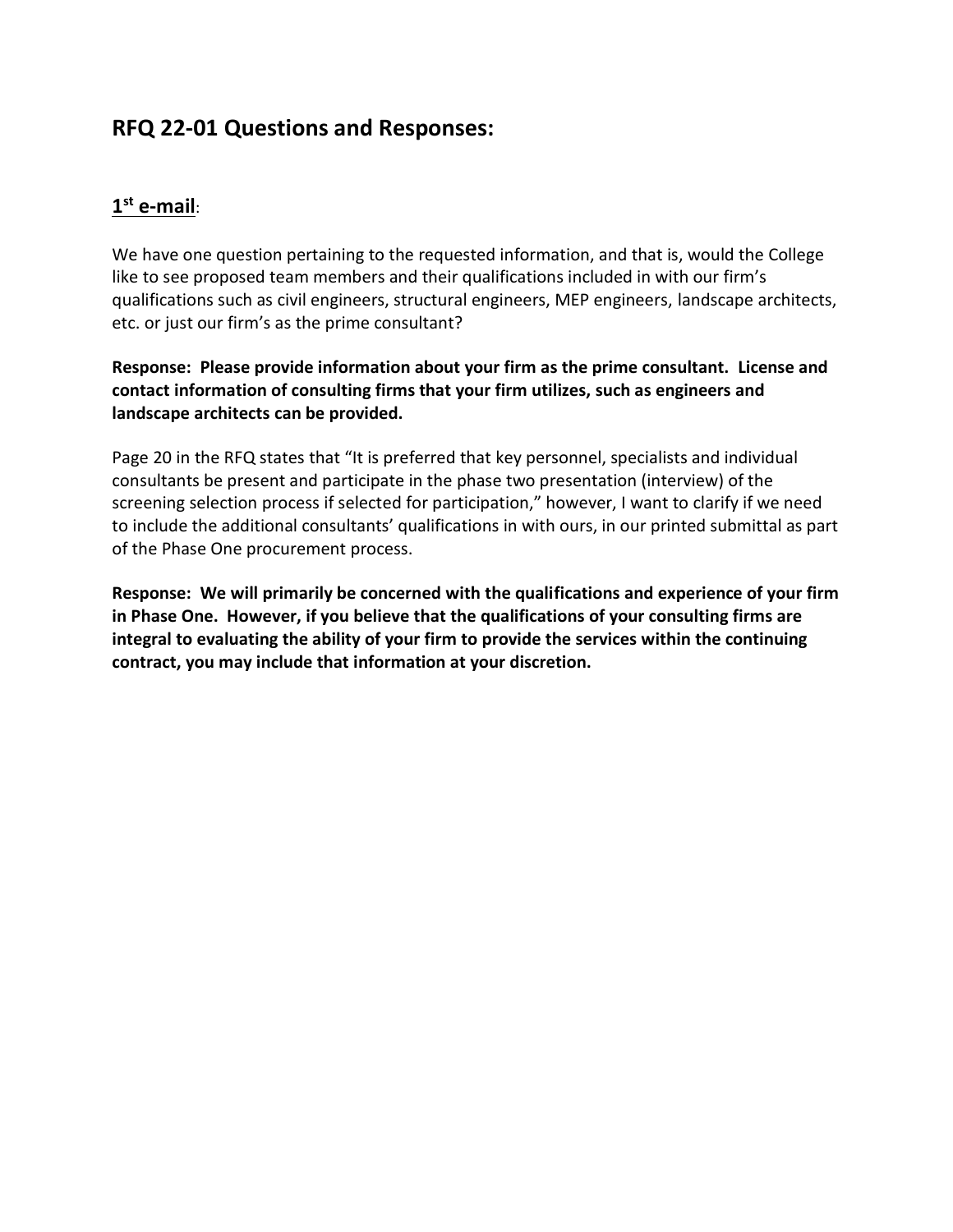## **2nd e-mail**:

1. Page 19 of the RFQ notes a date of 2/11/22 for a "oral evaluation committee meeting of finalist". Does this mean the committee will hear oral presentations from shortlisted firms on that date or does it simply mean that the committee will meet collectively to review, score, and rank the written proposals submitted?

### **Response: The committee will hear oral presentations from the shortlisted firms on that date.**

2. Page 20 indicates oral presentations will be heard. Please confirm what date those will be held? Also, please tell us what date the shortlisted firms will be notified and how many days we will have to prepare? (2 weeks is customary).

### **Response: Oral presentations will be held on 2/11/22 at 2:00 pm. Shortlisted firms will be notified on 2/7/22. We apologize for the short notice.**

3. Please confirm that shortlisted firms will not be allowed to attend the presentation of other shortlisted firms. (This is typically requested by Owners and is a sign of professional courtesy to ensure that one firm does not benefit from previously interviewed firms).

## **Response: We will request that only individuals from the shortlisted firm attend the presentations for their firm, and to please provide professional courtesy by not attending the other firms' presentations.**

4. The CIP page in the RFQ makes note of a Multi-Purpose Workforce Education Center for \$6,022,130. Is this project included as part of the scope of work planned for RFQ-22-01?

**Response: The scope of small projects is defined by Statute as those less than \$4 million. However, the College plans to use this continuing contract to explore alternative construction techniques to construct the Multi-Purpose Workforce Education Center (Building) listed in the CIP.** 

5. If the answer to question 4 above is "yes", please elaborate on the types of programs and spaces that will be housed in the Workforce Education Center.

**Response: The College has not determined which programs will be taught from the building. However, the intent is for the space to be modular and adaptive, so that various programs can be taught from the building as demand for programs changes over time.**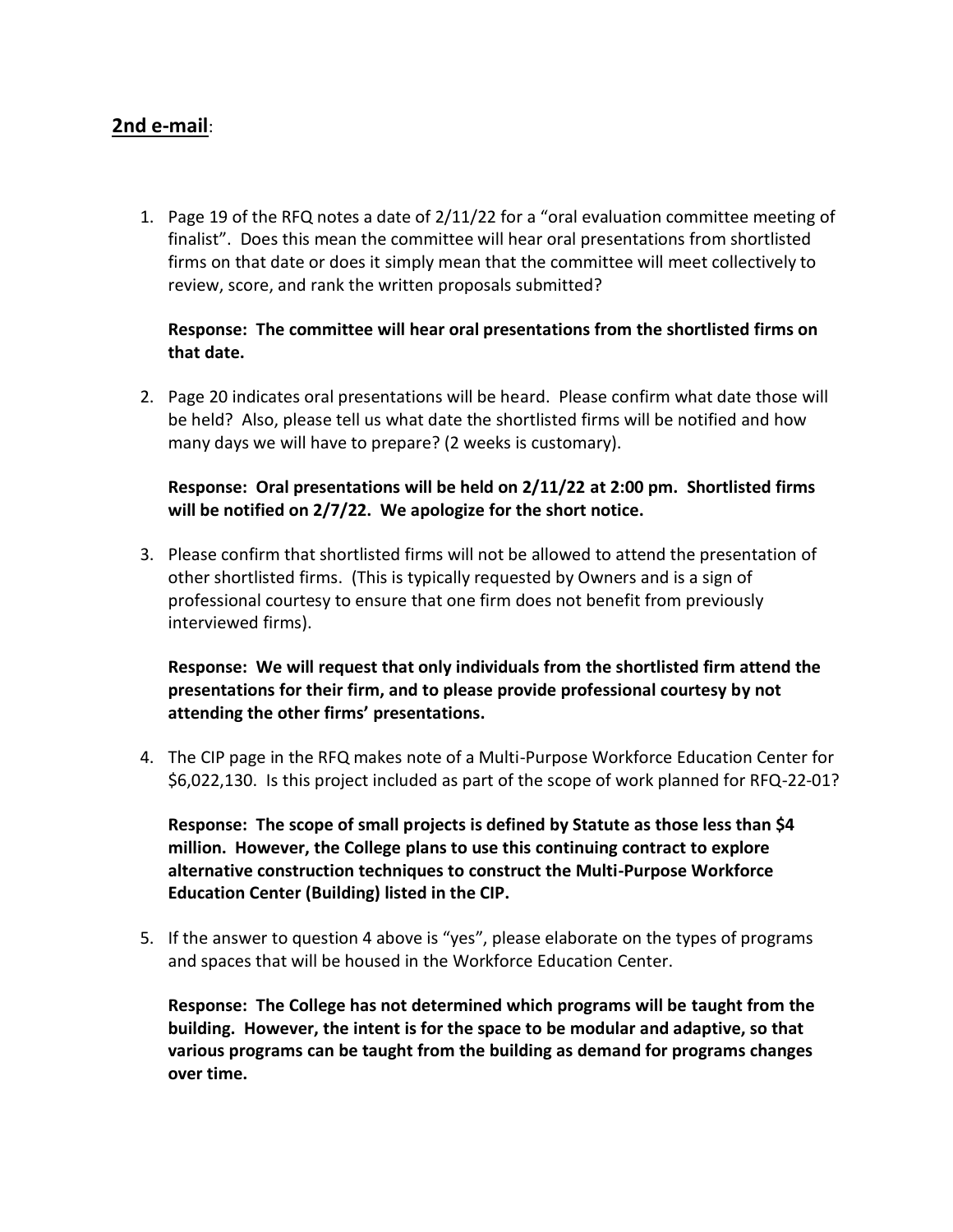# **3 rd e-mail**:

We are interested in this project and have some questions:

1. \_\_\_\_\_ will submit as Prime, and will included engineering sub-consultants on our team. Regarding Tab Four (page 21) – are all forms and licenses to be included for the Prime only?

**Response: Please provide information about your firm as the prime consultant. License and contact information of consulting firms that your firm utilizes, such as engineers and landscape architects can be provided.**

**We will primarily be concerned with the qualifications and experience of your firm in Phase One. However, if you believe that the qualifications of your consulting firms are integral to evaluating the ability of your firm to provide the services within the continuing contract, you may include that information at your discretion.**

2. Regarding the 75-page limit to Phase One: What items, if any, are excluded from the 75 page count? (Covers, dividers, any of the required documents / forms, licenses, etc)

**Response: Please limit the total number of pages of your response to 75.**